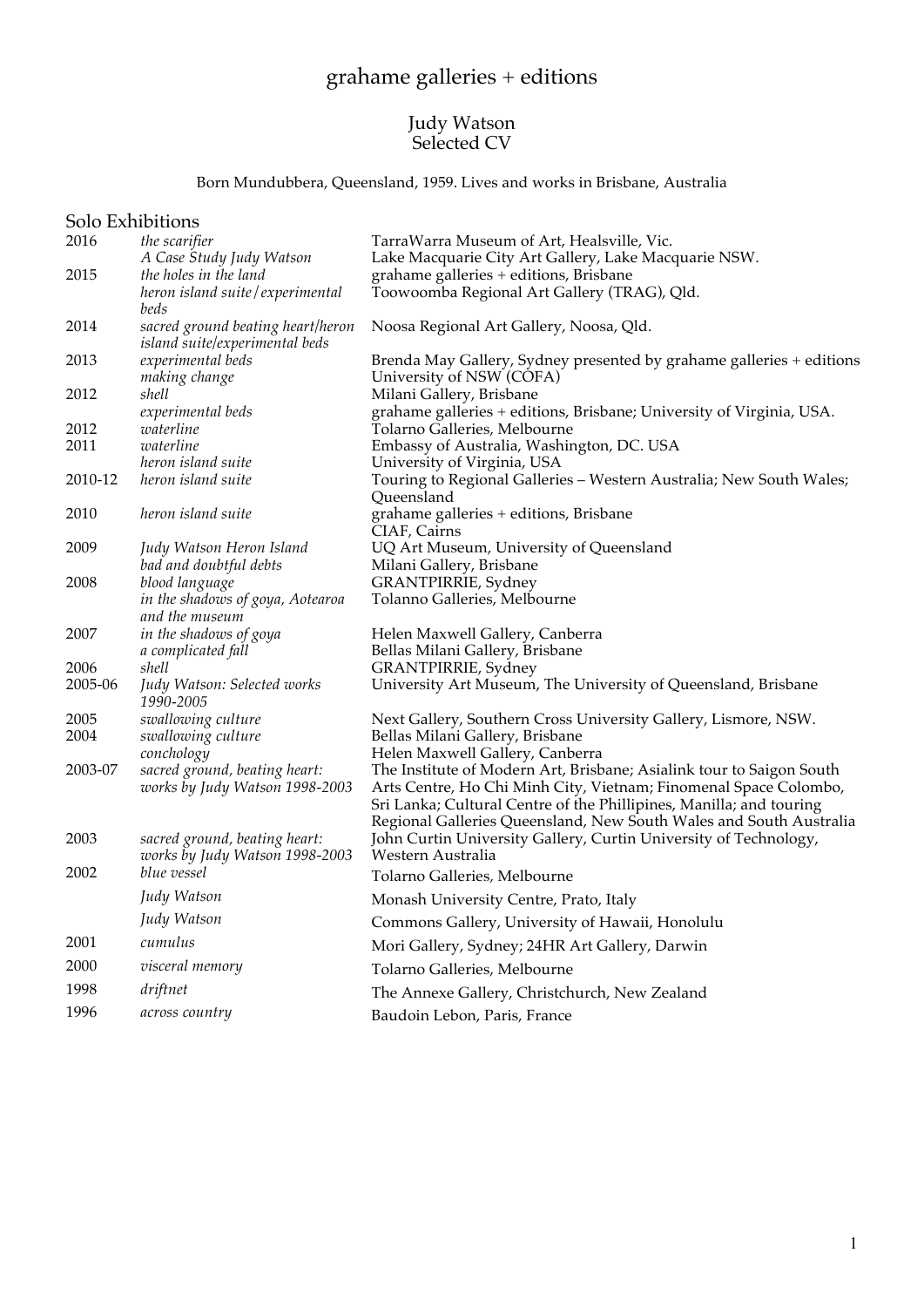# Group Exhibitions – selected

| 2016    | Border, Barriers, Walls                                                                 | Monash University Museum of Art (MUMA), Melbourne, Vic.                                                                                                                                                                       |
|---------|-----------------------------------------------------------------------------------------|-------------------------------------------------------------------------------------------------------------------------------------------------------------------------------------------------------------------------------|
|         | With Secrecy and Despatch                                                               | Campbelltown Art Centre, Campbelltown, NSW.                                                                                                                                                                                   |
| 2015/16 | <b>When Silence Falls</b>                                                               | Art Gallery of New South Wales, NSW.                                                                                                                                                                                          |
|         | Artist and Empire: Facing<br><b>Britain's Imperial Past</b>                             | Tate Britain, London, UK.                                                                                                                                                                                                     |
|         | Encounters                                                                              | National Museum of Australia, Canberra.                                                                                                                                                                                       |
|         | Unsettled: Stories within                                                               | National Museum of Australia, Canberra.                                                                                                                                                                                       |
| 2015    | Une histoire du livre d'artiste<br>australien                                           | Cabinet du livre d'artiste, Université Rennes 2, Rennes, France.                                                                                                                                                              |
|         | The Power of Paper: 50 Years of<br>Printmaking in Australia,<br>Canada and South Africa | The Museum of Archaeology and Anthropology, Cambridge, UK.                                                                                                                                                                    |
|         | (inv) isible!                                                                           | Lake Macquarie City Gallery, NSW                                                                                                                                                                                              |
|         | Indigenous Australia: Enduring<br>Civilisation                                          | British Museum, London, UK.                                                                                                                                                                                                   |
|         | Centre for the Artist Book-<br>Artists' Books & Multiples                               | Toowoomba Regional Art Gallery (TRAG), Qld.                                                                                                                                                                                   |
|         | Mirror Mirror Image: prints and<br>plates                                               | Gympie Regional Gallery, Gympie, Qld.                                                                                                                                                                                         |
|         | Daughters, Mothers (part of<br>Future Feminist Archive)                                 | SCA Galleries, Sydney College of the Arts, NSW.                                                                                                                                                                               |
|         | <b>Body Politic</b>                                                                     | Icebox Project Space, Crane Arts, Philadelphia, USA.                                                                                                                                                                          |
|         | (What's So Funny 'Bout) Peace,<br>Love and Understanding?                               | Bayside Arts & Cultural Centre, Brighton, Melbourne.                                                                                                                                                                          |
|         | My Country: I still call Australia<br>Home                                              | Queensland Art Gallery   Gallery of Modern Art, Brisbane                                                                                                                                                                      |
|         | Contemporary Women                                                                      | Queensland Art Gallery   Gallery of Modern Art, Brisbane                                                                                                                                                                      |
|         | Theatre of the World                                                                    | MONA, Hobart, Tasmania                                                                                                                                                                                                        |
| 2010-12 | Roundabout                                                                              | Touring Israel and New Zealand                                                                                                                                                                                                |
| 2010    | Suburbia                                                                                | Redcliffe City Gallery, Redcliffe, Queensland                                                                                                                                                                                 |
|         | Littoral                                                                                | Carnegie Gallery, Hobart, Tasmania; Burnie Arts & Function Centre,<br>Burnie, Tasmania                                                                                                                                        |
|         | Prints around the Pacific Rim                                                           | Carleton College, Minnesota, USA                                                                                                                                                                                              |
|         | <b>GET</b> smART                                                                        | John Curtin University Gallery, Curtin University of Technology,<br>Western Australia                                                                                                                                         |
|         | Stories of our making:<br>contemporary prints from<br>Australia                         | Tweed River Art Gallery, Murwillumbah, New South Wales                                                                                                                                                                        |
| 2009    | Terra Nullius - Zeitgenössische<br>Kunst aus Australien                                 | ACC Galerie, Weimar, Germany<br>Halle 14, Leipzig, Germany                                                                                                                                                                    |
|         | The Museum Effect                                                                       | Lake Macquarie City Art Gallery, Lake Macquarie, NSW                                                                                                                                                                          |
|         | Stories of our making:<br>contemporary prints from<br>Australia                         | Bower Ashton Campus Gallery, the University of the West of England,<br>Bristol, United Kingdom                                                                                                                                |
| 2008-9  | Yapang marruma: making our<br>way (stories of the stolen)                               | Lake Macquarie City Art Gallery, Lake Macquarie, NSW                                                                                                                                                                          |
| 2008-9  | Cultural Warriors: National<br>Indigenous Art Triennial 07<br>touring to:               | Art Gallery of South Australia, Adelaide; Art Gallery of Western<br>Australia, Perth; Queensland Art Gallery, Brisbane; American<br>University Museum at the Katzen Arts Centre, American<br>University, Washington D.C., USA |
| 2008    | <i><b>Shards</b></i>                                                                    | South Australian School of Art Gallery, Adelaide                                                                                                                                                                              |
| 2007    | Cultural Warriors: National<br>Indigenous Art Triennial 07                              | National Gallery of Australia, Canberra                                                                                                                                                                                       |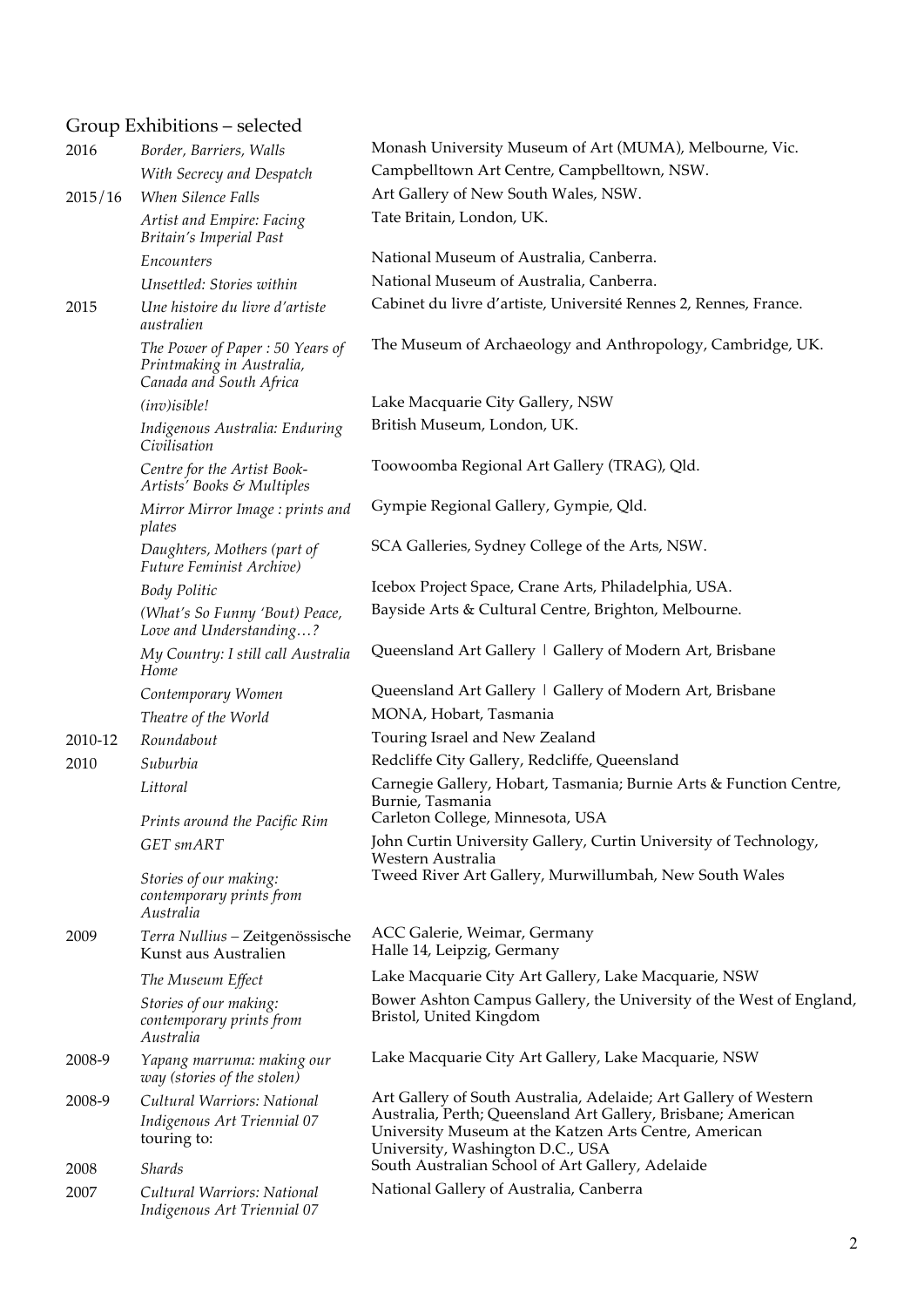|         | (National Gallery of Australia)                                             |                                                                                                                                                                                                                                                                                                                                                                                                                                                                                                                   |
|---------|-----------------------------------------------------------------------------|-------------------------------------------------------------------------------------------------------------------------------------------------------------------------------------------------------------------------------------------------------------------------------------------------------------------------------------------------------------------------------------------------------------------------------------------------------------------------------------------------------------------|
|         | Lessons in History Vol. I.                                                  | grahame galleries + editions, Brisbane                                                                                                                                                                                                                                                                                                                                                                                                                                                                            |
|         | Sunshine State, Smart State                                                 | Campbelltown Arts Centre, Sydney                                                                                                                                                                                                                                                                                                                                                                                                                                                                                  |
|         | The Story of Australian<br>Printmaking 1801-2005                            | National Gallery of Australia, Canberra.                                                                                                                                                                                                                                                                                                                                                                                                                                                                          |
| 2006-8  | Artbank: Celebrating 25 Years of<br>Australian Art                          | Touring regional galleries, Queensland, Tasmania, New South Wales<br>and Victoria                                                                                                                                                                                                                                                                                                                                                                                                                                 |
| 2006    | 2006 Clemenger Contemporary<br>Art Award                                    | The Ian Potter Centre, National Gallery of Victoria, Melbourne                                                                                                                                                                                                                                                                                                                                                                                                                                                    |
|         | 23rd Telstra National Aboriginal<br>and Torres Strait Islander Art<br>Award | Museum and Art Gallery of Northern Territory, Darwin, N.T.                                                                                                                                                                                                                                                                                                                                                                                                                                                        |
|         | glass house mountains                                                       | A collaboration with Liza Lim, Tolarno Galleries, Melbourne                                                                                                                                                                                                                                                                                                                                                                                                                                                       |
|         | 15 Years of Urban Art Projects                                              | QUT Art Museum, Brisbane                                                                                                                                                                                                                                                                                                                                                                                                                                                                                          |
|         | Intimate and Distant Landscapes                                             | Devonport Regional Gallery, Devonport, Tasmania                                                                                                                                                                                                                                                                                                                                                                                                                                                                   |
|         | Dancelines                                                                  | The Arts Centre, Melbourne                                                                                                                                                                                                                                                                                                                                                                                                                                                                                        |
| 2005-06 | glass house mountains                                                       | A collaboration with Liza Lim, Institute of Modern Art, Brisbane;<br>Tolarno Galleries, Melbourne                                                                                                                                                                                                                                                                                                                                                                                                                 |
| 2005    | <b>Busan International Print Art</b><br>Festival                            | Exhibition Hall, Busan Metropolitan City Hall                                                                                                                                                                                                                                                                                                                                                                                                                                                                     |
| 2004    | Out of Country                                                              | Gallery 1601 Australian Embassy, Washington; Kluge Ruge Aboriginal<br>Art Collection at the University of Virginia, Charlottesville, Virginia,<br><b>USA</b>                                                                                                                                                                                                                                                                                                                                                      |
| 2003    | Home & Away: Place and<br>identity in recent Australian art                 | touring exhibition: Monash University Museum of Art; Shepparton<br>Art Gallery; Newcastle Regional Art Gallery; Customs House; Faculty<br>Gallery Faculty of Art & Design Monash University; Swan Hill<br>Regional Art Gallery                                                                                                                                                                                                                                                                                    |
| 2000-03 | People in a Landscape:<br>Contemporary Australian Prints                    | German Foreign Office, Berlin, Germany; Chiang Mai University Art<br>Museum, Chiang Mai, Thailand; Silpakorn University Gallery,<br>Bangkok, Thailand; Khon Kean University Gallery, Khon Kean,<br>Thailand; Barefoot Gallery, Colombo, Sri Lanka; Earl Lu Gallery,<br>LaSalle Sia College of the Arts, Singapore; Cultural Centre of the<br>Phillipines, Manila; Manege Exhibition Hall, St. Petersburg, Russia;<br>Palais des Nations, U.N Geneva, Switzerland; Canakkale State fine<br>arts gallery, Canakkale |
| 2001    | Imaging identity & place                                                    | touring exhibition: Grafton Regional Gallery; QUT Art Museum;<br>Goulburn Regional Art Gallery; Manly Art Gallery & Museum;<br>Orange Regional Gallery; Bendigo Art Gallery; Albury Regional<br>Gallery; Tweed River Regional Art Gallery; Campbelltown Regional<br>Gallery; Gold Coast City Art Gallery; Tamworth City Gallery;<br>Carnegie Gallery, Tasmania                                                                                                                                                    |
| 2000    | Beyond the Pale                                                             | Adelaide Biennale, Art Gallery of South Australia, Adelaide, S.A.                                                                                                                                                                                                                                                                                                                                                                                                                                                 |
| 1999    | Memory Walking                                                              | City Gallery, Wellington, New Zealand                                                                                                                                                                                                                                                                                                                                                                                                                                                                             |
| 1997    | fluent - Emily Kame Kngwarreye,<br>Yvonne Koolmatrie, Judy Watson           | XLVII Venice Biennale, Italy and Australian tour (1997–98)                                                                                                                                                                                                                                                                                                                                                                                                                                                        |
|         | In Place (Out of Time)                                                      | Museum of Modern Art Oxford, United Kingdom                                                                                                                                                                                                                                                                                                                                                                                                                                                                       |
|         | Spirit + Place: Art in Australia<br>1861 - 1996                             | Museum of Contemporary Art, Sydney                                                                                                                                                                                                                                                                                                                                                                                                                                                                                |
| 1995    | Antipodean Currents: 10<br>contemporary Artists from<br>Australia           | Guggenheim Museum Soho, New York                                                                                                                                                                                                                                                                                                                                                                                                                                                                                  |
| 1994    | Identities: Art from Australia                                              | Taipei Fine Arts Museum, Taiwan; Wollongong City Gallery                                                                                                                                                                                                                                                                                                                                                                                                                                                          |
| 1993    | Australian Perspecta 1993                                                   | Art Gallery of New South Wales, Sydney                                                                                                                                                                                                                                                                                                                                                                                                                                                                            |
|         | The First Asia Pacific Triennial of<br>Contemporary Art                     | Queensland Art Gallery, Brisbane                                                                                                                                                                                                                                                                                                                                                                                                                                                                                  |
| 1992    | Unfamiliar Territory: Adelaide<br><b>Biennial of Australian Art</b>         | Art Gallery of South Australia                                                                                                                                                                                                                                                                                                                                                                                                                                                                                    |